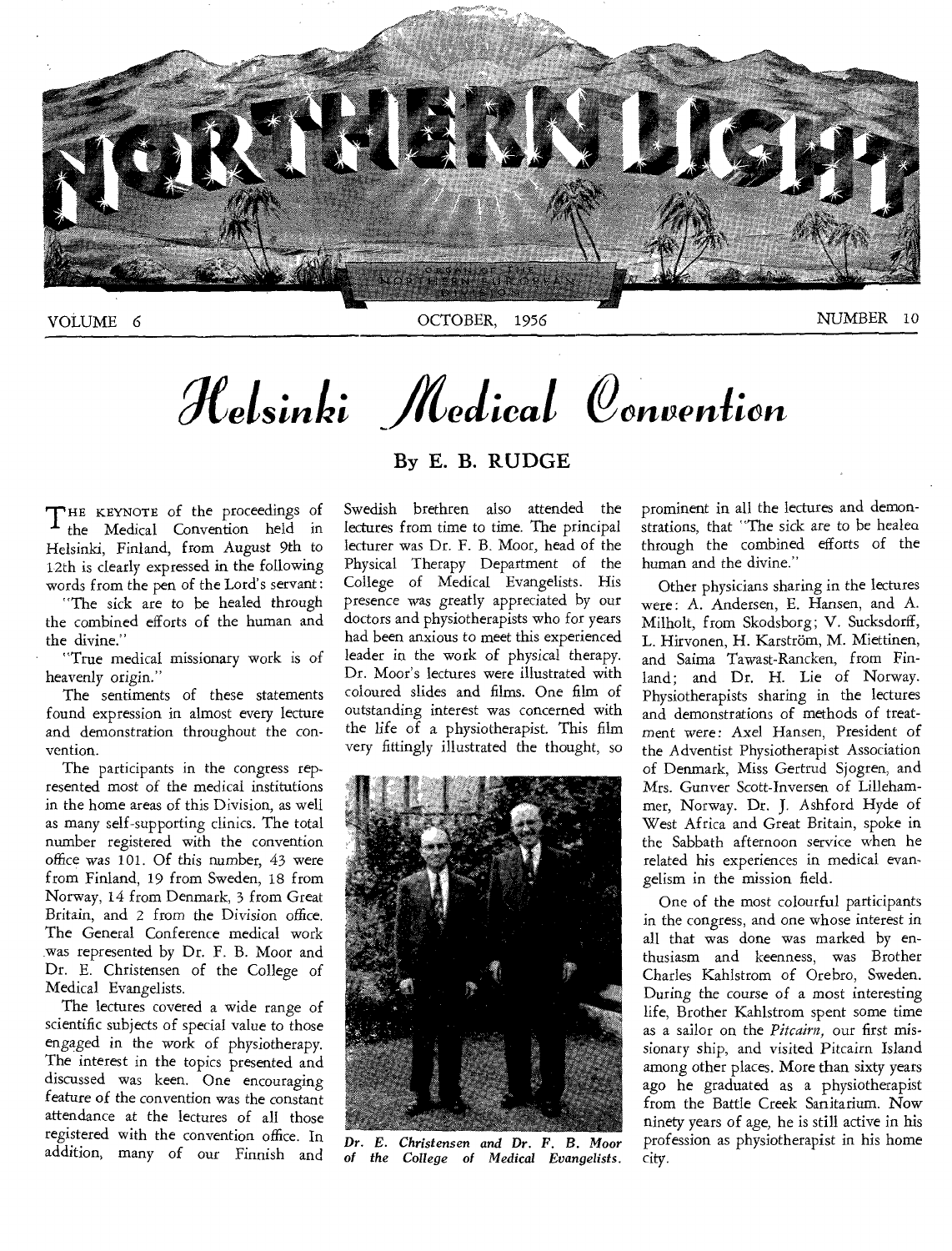The closing meeting took the form of a social gathering organized by Dr. Hirvonen, Medical Secretary of the Finland Union. Pastor A. F. Tarr served as chairman of the meeting which provided many items of interest in song, coloured slides depicting historical places in Finland, and speeches of appreciation of all that the Medical Convention had done, not only to stimulate interest in methods of medical care, but in more strongly uniting the interests of the men and women working for the Master in the service of the sick in the home fields of our Division.

*Drs. 1. A. Hyde, A. Milholt, S. B. Moor, and L. Hirvonen enjoy a few minutes "off the panel" between meetings.* 



))) )) >))))3 ))) ))) ))3 ))) ))) ))) )) ))) n>›,) )n. ))) ))))n))) >)) n) n:4)) )13 n) )), )1) )7Z ))..d)n))/= n) )1) )n=n) ))) ))) n),>) >):

## **EDUCATORS MEET IN SOUTHERN EUROPE**

I<sup>N</sup> a beautiful valley, fifteen miles south<br> **I** of Chur, in Switzerland, is a mounof Chur, in Switzerland, is a mountain village called Valbella. A ten minute walk from the Valbella Post Office to the bottom of the valley takes one to a chalet called "Krith." This secluded spot, just beyond the Seehaf Hotel, on the side of an ever-babbling mountain stream, with the towering Alps on either side lifting their *rugged* heads into the clouds, was the gathering place for the educators of the Southern European Division home fields. The beauty of nature, the quietness of the surroundings, and the murmuring waters lent an atmosphere of inspiration and reverential awe. This was an ideal setting for a meeting of Seventhday Adventist Christian teachers.

Dr. Otto Schuberth, Secretary of Education for the Southern European Division, was the host and director for this inspirational a n d profitable occasion. This group included the principals and teachers from our secondary schools and training schools in France, Spain, Italy, Jugo-Slavia, and Austria. There were forty-five people gathered in the little assembly room beside the chalet. It was

## **By J. Alfred Simonsen**

crowded, and many sat on backless benches, but throughout the meetings there was manifested a keen interest in every discussion and presentation.

Professor L. R. Rasmussen from the General Conference made valuable contributions in talks as well as in discussions. Principal E. Berner, Secretary of Education from the Central European Division participated in the programme and gave some challenging studies. The writer was also privileged to have a part in this important meeting. After sitting through, and listening through interpreters to the discussions of the various representatives, one is convinced that the Advent people belong to one large family. Their ambitions, objectives, and problems are alike regardless of location or language barriers. An outstanding characteristic of this assembly of educators was the manifestation of devoted service and an overwhelming interest in preparing the youth entrusted to their care, for a part in active, Gospel endeavour. Among the many topics discussed, in which a greater interest was manifested were: "How Do We Occupy

Our Pupils on the Sabbath ?" "Chapel Exercises," "Entertainments," and "Problems of Discipline."

There were a number of resolutions which were unanimously recommended for adoption by the division committee. One which denotes the interest in our fundamental principles of education requests that each school faculty as a group re-study the books *Counsels to Parents and Teachers,* and *Education.* Another important resolution requests that greater emphasis be given in all the schools to our own denominational history and that this study with a study of the Spirit of prophecy become a part of the regular curriculum in the schools.

The educational work in the Southern European Division faces many problems that we do not have in Northern Europe. It gives one hope and courage to press on through difficulties when he has the privilege to associate with others who are championing the cause of truth under much harder circumstances. May the Lord add His rich blessings to the sincere effort of our principals and teachers in Southern Europe.

TO know oneself is great knowledge. True self-knowledge leads to humility that will open the way for the Lord to develop the mind, and mould and discipline the character.—Counsels *to Teachers,* page 419.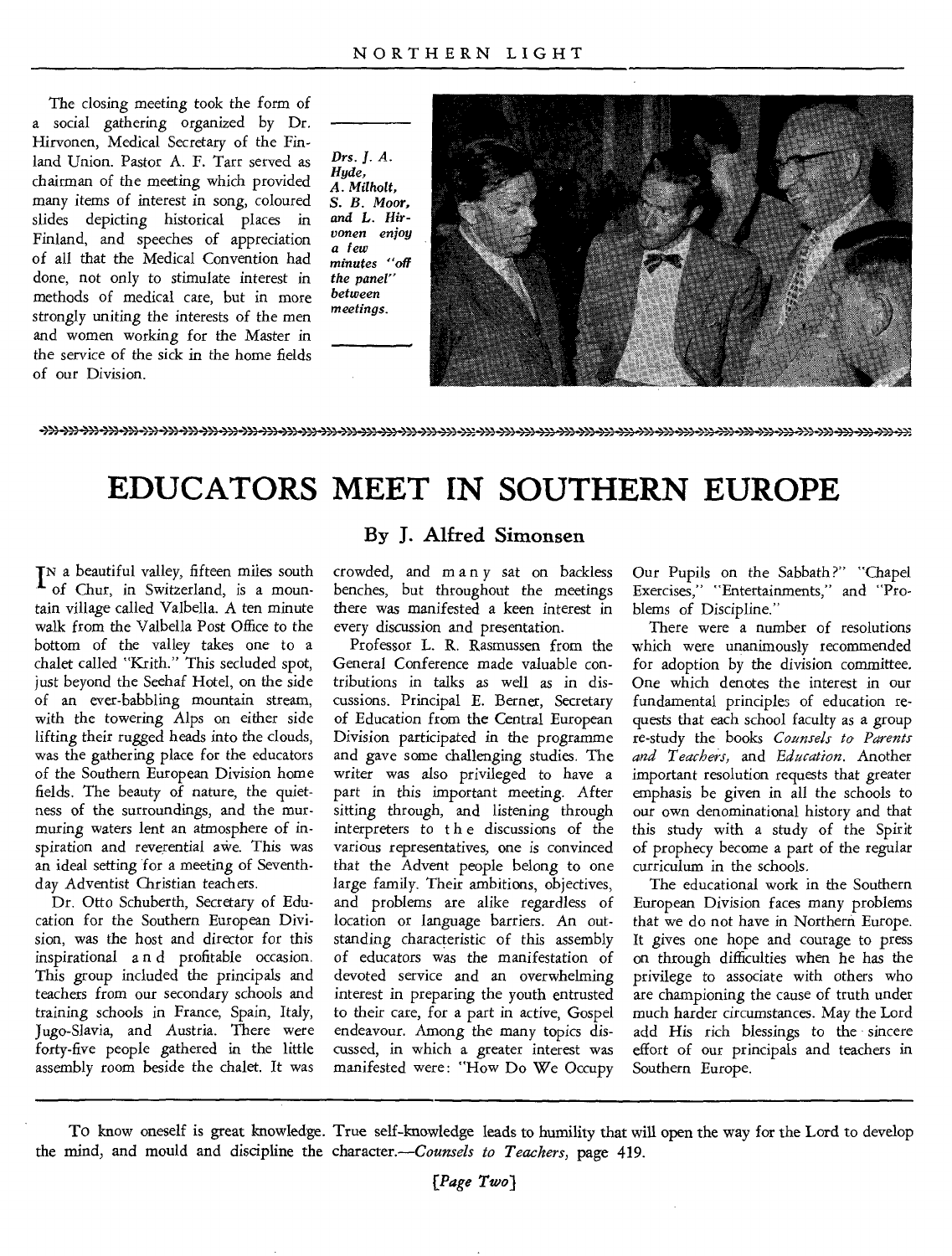## **Departure of Pastor and Mrs. E. B. Rudge**

## By A. F. Tarr

WORKERS and members of the Northern European Division will learn with deep regret of the forthcoming departure of Brother and Sister E. B. Rudge. A former leader in the Australasian Division, Pastor Rudge was in 1946 called to the presidency of the British Union Conference, where he served until 1950. At the General Conference session that year, when the Northern European Division was re-organized, Pastor Rudge was called to be its first secretary, and for six years now he has served tirelessly and efficiently in that capacity. More recently he has also led out in the work of the Ministerial Association.

Pastor Rudge's service has carried him not only to all of our home unions, but also to all parts of West Africa and Ethiopia. His attendance at committee meetings and at annual gatherings, and his association with workers in their fields of service and in their homes, have brought inspiration and blessing into the lives of many. We sincerely wish that this greatly appreciated service might be continued, but for family reasons and particularly because of the care needed by Sister Rudge's aged and infirm mother, it has been felt imperative by Brother and Sister Rudge that they return to their homeland immediately following the coming Biennial Council in Washington. Pastor and Sister Rudge will attend this Council and will thereafter proceed directly from the States to their home field in Australia.

On Wednesday evening, September 5th, the presidents of the home unions who had been called in for Committee work, joined the Division office staff in a little farewell function in Edgware to bid good-bye to these honoured workers. Expressions of gratitude for their service were voiced by all, and in token of that gratitude a presentation was made of an Aldis projector, through which in days to come many scenes of Pastor Rudge's labour in the Northern European Divi-

*(Continued on back page.)* 



*arewell* 

FOR THE past ten years Mrs. Rudge and I have greatly enjoyed the privilege and blessing of serving within the British Union Conference and the Northern European Division. We connected with the British Union in 1946, and when the Northern European Division was reorganized in 1950, we were included in the personnel of the Division staff.

Thus, over the past ten years, we have become acquainted with our work throughout the British Isles, the Scandinavian countries, the Netherlands, and the mission lands that form the territory of this Division. This experience has brought to us much joy and happiness. We shall long cherish the memory of the pleasure this contact with fellow workers and believers round the various sections of the Division has brought to us both. We rejoice in the friendship and kind hospitality of our brethren and feel deeply the separation that now must come as we return to our homeland.

For family reasons we have felt impelled to be permanently returned to Australia. This decision has not been easy to make, for we have felt strongly bound to the interests of this Division and have found contentment and happiness in our service within the home and missionary sections of the field. It is with a deep sense of personal loss that we bid farewell to the workers within the Division office, the members of the Division Executive Committee and the workers and believers all around the Division. Under such circumstances "the blessed hope" comes to have a sense of reality that brings comfort and promise.

With you all we await the day when a finished work will make possible our Lord's return and that much desired gathering of God's people from "every nation and kindred and tongue and people." Until that day comes, may God grant to all an abiding confidence in His power to keep those who trust in Him, and so permit us to be numbered with the great company of whom it shall be said: "They shall see His face; and His name shall be in their foreheads." Rev. 22:4.

E. B. AND G. E. RUDGE.

*[Page Three)*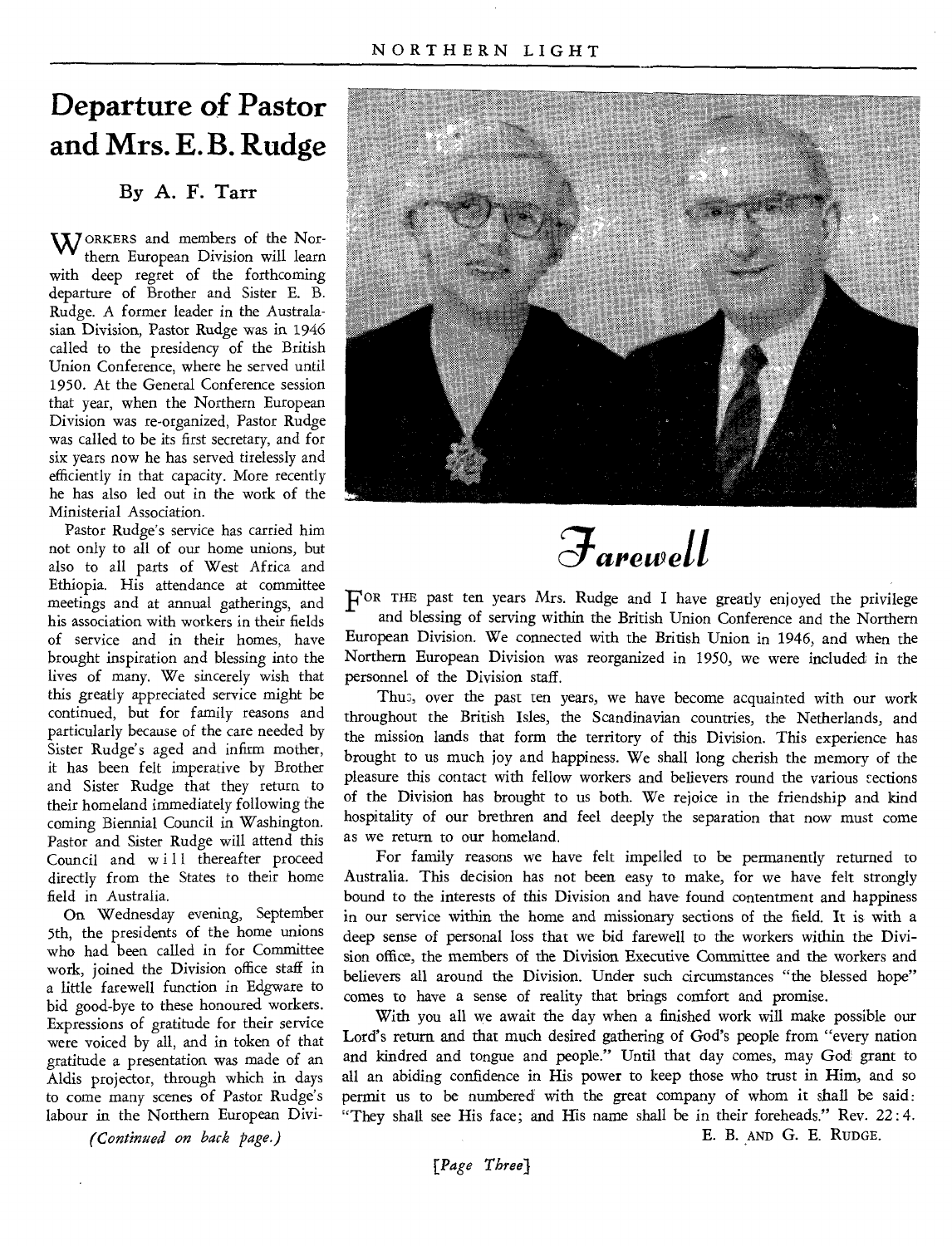## **My Visit to the U.S.S.R.**

## By Evangelist Austin **P.** Cooke

*South New South Wales Conference, Australia* 

*(Some weeks ago Pastor A. P. Cooke of the South New South Wales Conference,*  Australasian Division, called at our Division office to discuss a tour that he proposed to<br>make of Russia. He had learned of the contacts we had made with the Soviet Embassy<br>in London and of the letters exchanged with chur counsel regarding the best way of making personal contact during the time of his visit.<br>On August 25th Pastor Cooke returned from Russia and gave us a most interesting<br>report of his meeting with our people. We are happy to

A FTER spending three days of intense<br>visitation in the city of Leningrad, visitation in the city of Leningrad, we took train and travelled by night to Moscow, where we were billeted in the Leningrad Hotel. We immediately went on a tour of the city. Population 7,000,- 000. It contains 200 squares, 2,000 streets, 300 clubs, 34 live theatres, 65 cinemas, 30 hotels, 80 concert halls, 160 museums and exhibitions. The Lenin Museum has been visited by 15,000,000 people. There are 540 branches of the Academy of Science and 55 church buildings.

We went to the famous Red Square, scene of the great military parades. There was a queue about one and a half miles long, four deep, of people waiting to pass through the *mausoleum* of Lenin and Stalin. We entered and filed slowly down below where armed guards stood at each corner of the enclosure where stood two glass coffins with the embalmed bodies of Lenin and of Stalin. In the intense silence I studied the faces of these two men. There lay Stalin, the man whom we were told since the war had lived in terror of assassination, who refused to leave the Kremlin, and in the few times that he did was accompanied by hundreds of troops. The man that tore apart families and sent untold numbers to Siberian misery was himself afraid of the assassin's bullet.

We continued to the University, the biggest in Russia, a magnificent building which took 37,000 workers four years to complete. Of 44 buildings the largest contains 41 floors, 22,000 rooms. The total rooms of the University are 47,000. There are 114 lifts and a 12-ton star surmounts the main tower. The library contains 1,200,000 volumes and the students number 22,000. The latter half of the

day we spent inside the Kremlin.

I had made arrangements with my interpreter to visit our church in Moscow and after much delay which made me somewhat suspicious, he made an appointment for 3 o'clock on the Monday afternoon which gave me about three hours. I considered this was rather limited and if there were any hitches, I might miss meeting our Adventist brethren. To *come*  all this way and to fail in contacting the Adventists, to me was something I could not endure. On the Monday morning I obtained the address of the Baptist church where I knew our people met and received directions how to get there. Unable to speak a word of Russian, I boarded a trolley bus and finally got there. The Russian people are very friendly indeed and v e r y helpful. A young Russian, when I showed him the address in the bus, took me and led me to the very church.

When I entered I met the charwoman who took me to the Baptist office. The gentleman who met me seemed rather unfriendly, but I kept saying the word "Kuliski" which was the name of our Russian president. He responded in Russian and I caught the word ". . . ventiste" which I detected as "Adventists." I said "Yes" and he beckoned me to follow him down the aisle of the church. He called and in an area behind the high pulpit of the church three people stood up and I could tell immediately that they were Adventists. They had that familiar Adventist expression. They ran down the aisle and warmly received me. I kept saying "London, London" to indicate that I had come from the West. Then I mentioned "Kuliski." The appearance of these three—a man and two women was interesting. The man had a long

square beard, at least twelve inches long. When I saw him it made me think of the early pioneers. The women wore very plain black dresses. They were very oldfashioned in appearance. One of them went and telephoned and told me the President would be here in half an hour.

Soon after, an attractive young woman came in and in beautiful English told me she worked in the Baptist office and taught an English class and that she would interpret for me. I made known that I was from Australia and desired to see the President. She replied that the President and other officers were away in Rumania, but that the vice-president, Pastor Peter Silman, who was also the pastor of the Moscow church, would be here in half an hour. While I waited I went up to the spot where the other three were. They were counting out money and there were rolls of Russian Rouble notes on the table. If this were the tithes and offerings of the previous Sabbath, then this church certainly looked financially prosperous. There were between five hundred and six hundred members in this church. The building belonged to the Baptists, but our people use their own organ.

Ere long Pastor Silman arrived—a fairly big man with twinkling blue eyes and a happy face. He was glad to see me and embraced me. We retired to a small room and with the four Russian Adventists and the interpreter we began our discussion. It amounted mostly to questions and answers. It seemed to me to be a dream. Here I was, actually in Moscow, speaking to the brethren whom we had wondered about for so long.

Pastor Silman indicated that they have full religious freedom and are able to preach the message in the Soviet Union. I received the impression that this had been so for many years.

*Question:* Do you conduct public meetings for preaching?

*Answer:* No, not outside the church. In Russia we don't do that. It is not our custom.

*Question re Membership—twenty* to twenty-five thousand baptized members in good and regular attendance.

*Question.'* Number of conferences? We have no conferences in the Soviet. According to Soviet law the churches must belong to the Soviet Union of S.D.As.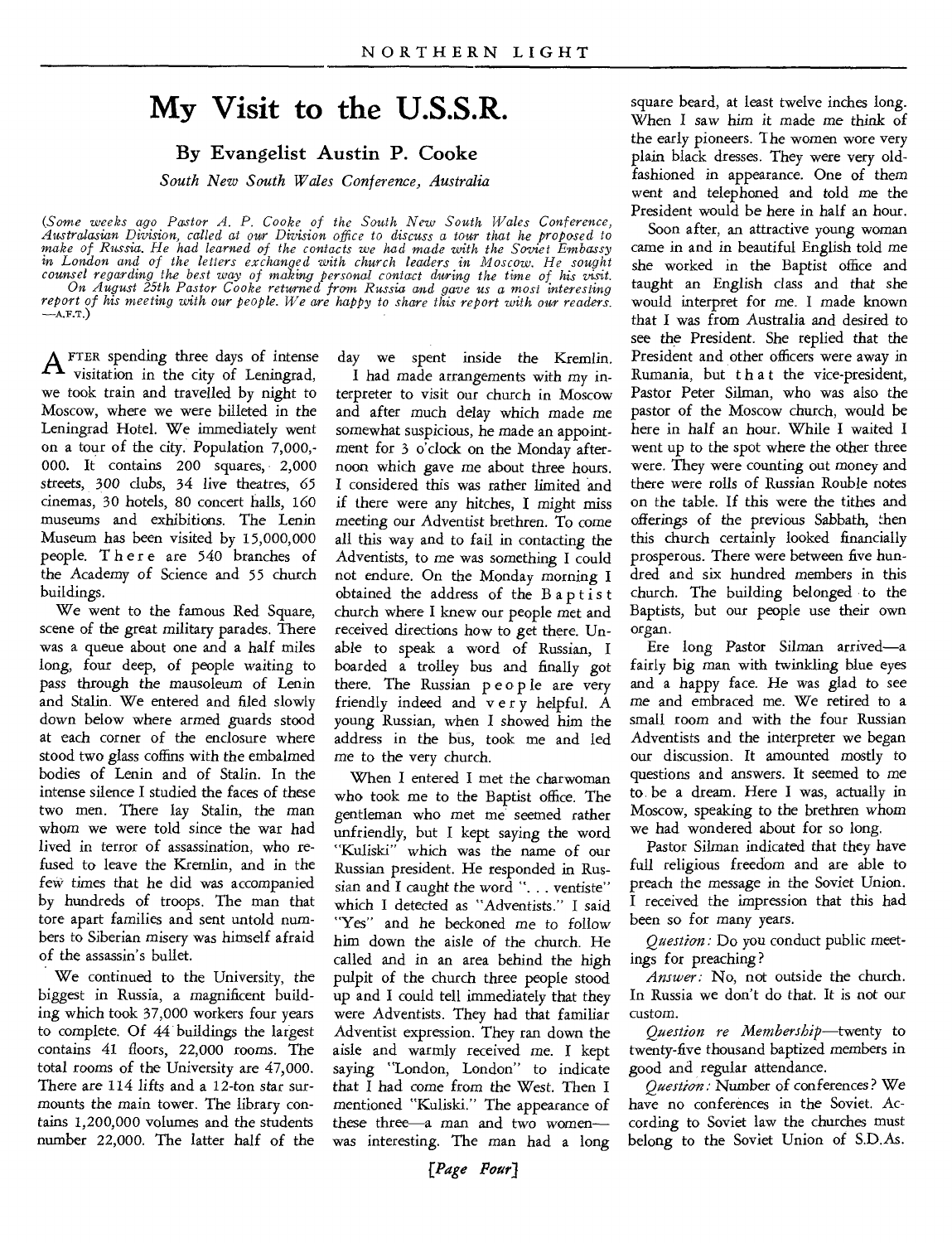But in each Republic there is a centre where there is a Superintendent. He is under the direction of the Union. The Soviet Union of S.D.As. consists of eleven members plus the Superintendents of Republics. Then there is the Presidium of the Council—of five persons—President, Vice-President, Secretary-Treasurer, Superintendent of the Ukraine and Superintendent of t h e Rostov/Caucasus Republic. In the Ukraine we have over 8,000 members. In the Rostov-Caucasus there are 500 members. In the 1920's there were five separate churches in Moscow but they united into one and meet in the Baptist church building. The services of the church consist of the Sabbath school and the Divine Service for Adventists and on Wednesday nights a Revival Service (evangelistic) for the public. Many churches conduct Friday night and Sunday night revival services also. They do not advertise their meetings—there is no need. The very name alone on the door brings many people.

Last year approximately one thousand people were baptized. I asked how many the year before. He replied, about the same number. And the year before? He indicated that the baptisms have been very good in recent years and that now they are steadily increasing in number and expect to increase still in the years to come.

Is there any publishing work? We are now preparing Bible lessons and a magazine for publishing.

Do you have any Press of your own ? No, the State owns and runs all presses. The church prepares the material, the State supplies the paper and prints the material. The Russian Orthodox Church is publishing a Bible—a new edition—and the Psalms. Heretofore the Baptists have published our magazine for us. We now do all the editing and preparation.

What books have you, if any? We have *The Great Controversy* by Mrs. E. G. White, *Steps to Christ, Testimonies to the Char c h, Patriarchs and Prophets, Gospel Workers,* and *Christ Our Saviour.*  Also *The Secret Revealed,* by Conradi.

While crossing the Baltic I was considering what I would ask these brethren if I succeeded in contacting them and the thought kept coming to my mind, "I wonder if they have any of Sister White's

writings, and do they still hold to the instruction as given through her? After all these years of separation it will be interesting to know the answer." I asked this question of Pastor Silman. "Do you use her writings and do you believe what is written there?" His definite and assuring reply was, "We use them all the time." I asked if they would appreciate any more of Sister White's books. "Yes," he said, "especially printed in Russian." I asked him, "What would you consider to be your greatest need which we might be able to supply from the West?" He answered, "Our people are very short of literature. We would readily accept any Adventist literature in the Russian language." *Question:* "But would it reach you?" The Baptist interpreter replied that she had obtained books from abroad and if I understood her aright she had received some from England. Pastor Silman said they had received literature from Rumania, Poland, and Finland, including Bible lessons from Poland.

"What would the total tithe be in the Soviet Union?" He said he was not familiar with the statistics. There were no special statistics he said, but each local church had statistics. "We have enough income f o r the work of the church."

"Do your believers in Russia follow the world field in regard to diet?" He replied, "We follow the world order as the Bible says and do not drink coffee, cocoa, tea, or use condiments, or smoke, or drink wine, or use anything that hurts the heart or the nerves." He said they had a book entitled *Christian*  He could not remember the other word of the title. He also said they have fasts and prayer. I said, "Would that be the Week of Prayer ?" He said, "We have the Week of Prayer in the last week of the year, but we also have a Day of Prayer and fasting each month—the first Sabbath of the month. We celebrate the Ordinances four times a year." *Question:*  "Are there any vegetarians ?" *Answer:*  "Vegetarianism is optional but numbers of believers in the Soviet are vegetarians." In the meal that I had later in his home there was no meat served.

Pastor Silman asked, "What is the stand of the church in the West regarding mixed weddings of believer and unbeliever?" I told him our position and

asked what the Russian attitude was. He replied that if a believer marries an unbeliever, the believer is placed under severe censure of the church. The life is then watched closely and if the standard of life of the believer is lowered then he or she is disfellowshipped from the church. He asked me about our church services, etc. This led to the question of Youth Meetings and he informed me that they have no meetings for youth. This is forbidden by Soviet law. Church Youth Groups are not allowed. I asked whether they had Young People's Meetings in local churches. He replied that in the Ukraine they had some meetings in the local church for youth.

*Question:* "Are there any colleges or schools in the Soviet for Adventist youth?" *Answer:* "No, but many Adventist young people are studying in the universities. Some are studying the English language and some are studying other courses." *Question:* "How then do you train n e w ministers ?" *Answer:* "Each pastor has a group of laymen whom he trains to preach and instructs them for a period of two years or more. The suitable ones are then selected for the ministry."

*Question:* "Are there any lady Bible Instructors ?" "Yes, we have some women preachers." *Question:* "W h a t is the length of preparation before converts are baptized?" "It depends on the individual. Some three months, some six months, others two years. All baptisms are conducted in the rivers and we then have an open-air service by the riverside."

*Question:* "Are there any treatment rooms, etc., in the Soviet?" "No. All hospitals and sanitariums are owned and run by the State." He informed me that our people are free on the Sabbaths: The factory managers give them Sabbath freedom very readily because Adventists are known to be good workers. They are loved by the people because of their good lives, he said. *Question:* "We had heard in the West that there was a problem in regard to keeping children home on the Sabbath from State school." He replied that he was not aware of any problem like that. The school is on Saturday, but parents have the responsibility for their children and they keep them away from school on the Sabbath. There may have been cases where children were let go to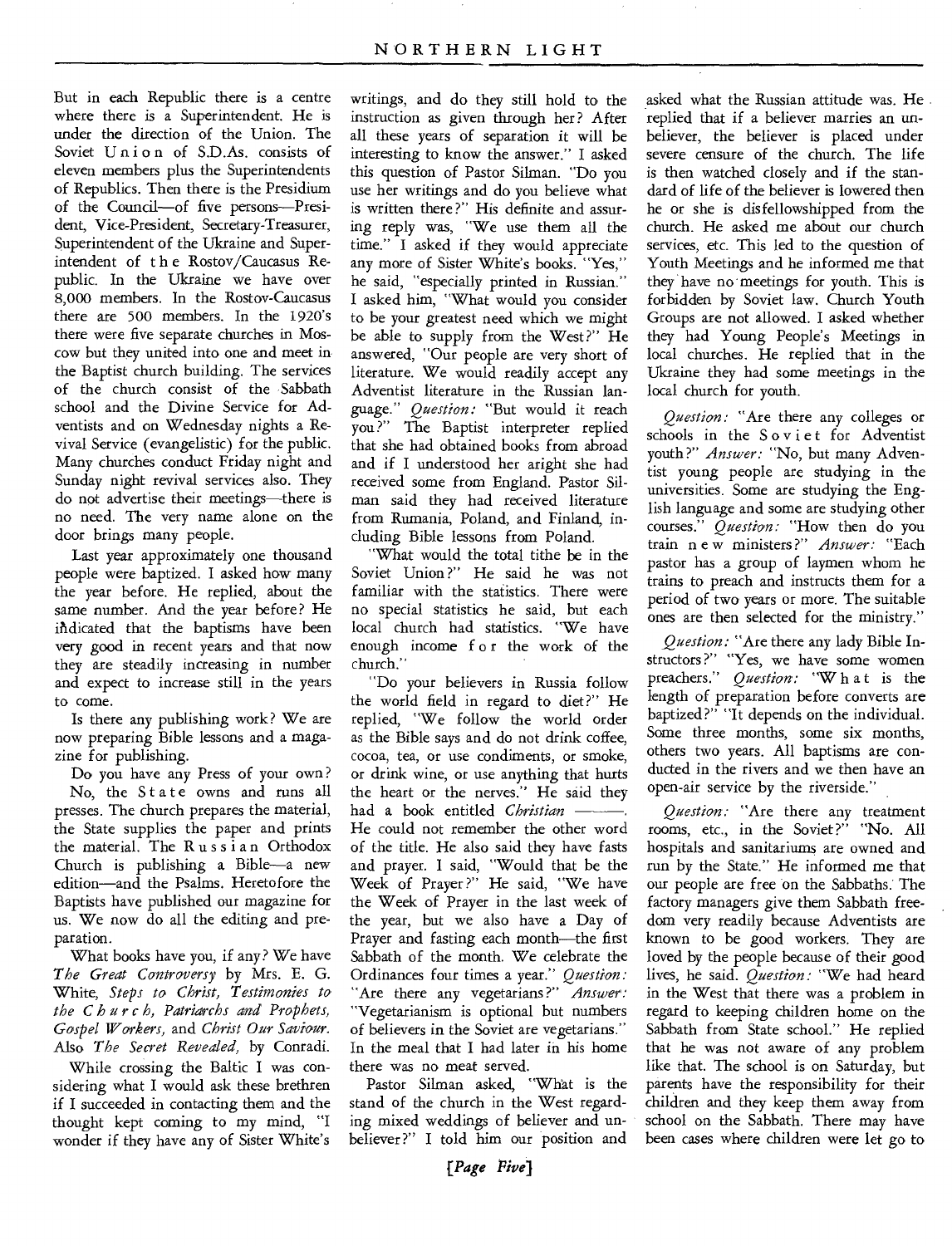school on the Sabbath, but they would be very few.

*Question:* "Have you seen any other Adventists from the West?" He replied that they had a guest at the present time in Russia from Rumania. I said I had been told by Pastor Tarr of the Northern European Division that two of our leaders from the Southern European Division were planning to come from Switzerland. He said that he had not heard anything about this. I asked whether I was the first Adventist from the other side of the Iron Curtain. They could not understand what I meant by "Iron Curtain." When I explained that it was what the West called the dividing line between East and West they seemed very amused. He said that I was the first Adventist from the West and especially the first pastor. They asked me many questions about my family, my type of work in Australia, and they were hungry for information concerning our work in various countries. I was able to give them a lot of information which they carefully copied. I cut out the front pages of my Pacific Press note-book which contained a great deal of information along these lines. I told them of the work in the West and they were very interested to hear about Radio Luxembourg and Radio Ceylon and the correspondence lessons carried on in connection with the radio work. Pastor Silman was anxious to know why Pastor Tarr could not come. I explained to them that he was a South African and that his Government would not give him permission.

Pastor Silman suggested that he take me to see the Union office, and suggested t h e Baptist interpreter accompany us. However, she could not obtain permission to leave her work. We had spent three hours together with her and it now meant going away together and not being able to converse with each other. I should have tried to get another interpreter because in the next three hours that I spent with these dear brethren we could only speak by signs and how our hearts burned within us.

We rode in a Soviet State-owned taxi from the church to the office. The car turned down narrow cobble-stoned lanes between two buildings to a large block of flats behind. I was led into this plain, bare, unattractive building, typical of

most Russian buildings, and up bare stone stairways. On reaching the fourth floor (counting the ground floor) I was led into an apartment or flat. I was met by Pastor Silman's wife, a surprisingly young-looking person, many years his junior, I thought. She had a radiant face and a very pleasant personality. She made me very welcome, even though we could not speak a word of each other's language. Inside the flat on one of the doors was a brass plate indicating that this was the office of the Soviet Union of the Seventh-day Adventists' Society. I was amazed at the lowliness of the office. There were two small rooms with three glass-topped tables, lino on the floor and a runner carpet. A settee was in each room. There was one typewriter and a telephone. This was the head office of the Soviet Union Conference of Seventhday Adventists.

Pastor Silman wrote a letter in Russian for me to pass on to the General Conference. In it he explained that the other Union leaders were down in Moldavia visiting our Adventist communities, and all the interpreters were down there with them. There were a number of Adventist interpreters, he had previously told me who had graduated from the university.

He then took down two albums of photographs. In one of these were numerous photos of conferences and baptisms that had taken place through the years. I could read the year in which most of the conferences occurred and Pastor Silman indicated the localities where they were held. Most of the places I could not grasp but the following were some of the places that I could understand : Rostov, Ukraine, Leningrad, Caucasus, Kiev, Latvia, Estonia, right across to Vladivostok. There were many others and I wish I could have understood the names. In these photographs were pictured the leaders of the Union as well as large groups of our people. The dates of these conferences as printed under the photographs revealed the year 1924 onward and concluded with the year 1955. This seemed to indicate that our believers must have had a certain amount of liberty in the Soviet Union. Other photos in the album pictured groups of baptismal candidates beside rivers, or in the water. Some pictures showed the preaching service prior to the immersion. In some

there were quite large groups of candidates. These baptisms it appeared were conducted in various parts of the Soviet. I endeavoured to ask if there had been any baptisms in Siberia, but I could not make myself understood.

Another group of photos pictured the funeral of the late president of our Soviet Union Conference. They showed some of the superintendents of the Republics and their wives visiting the late president's remains b e f or e the coffin was closed. The other album was not so clear to me. It pictured the leaders of the various churches of the Soviet—about twelve or more in number — i.e., Orthodox, Catholic, Baptist, etc. They were at some great Conference or Council in connection with the State. Each church leader appears to have spoken, and according to the order of the photographs and Pastor Silman's gestures, I received the impression that maybe the Adventist president had played a prominent part in this Conference or whatever it was.

In looking around the office I noticed in the library a large set of encyclopædias and a few books with the name "White" written on the back. I was also struck by some modern religious paintings in the office. They noticed my interest and pointed me to the name "Alexiv" on the bottom and they indicated that he was an Adventist artist. I thought this quite interesting. When I first saw the paintings I was immediately *reminded* of our own familiar paintings by our own artists in the West.

A little later I was led through their kitchen into the dining-room for lunch. A blessing was asked on the meal before and after. The menu consisted of fried cabbage and potato in oil, cucumber, onion, and tomato and a large plate of fried eggs in the middle of the table. Next, small thick patties or pancakes covered with yoghourt. Next, bread and butter and cheese and finally stewed fruit, but it was more like our jam. It was thick and sweet, served with biscuits and a glass of very hot liquid like herbal tea which was sipped with the fruit.

As I looked at these folk the impression kept coming to my mind that these people are like the Adventists of the past generation. A number of our people called in at the home while I was there.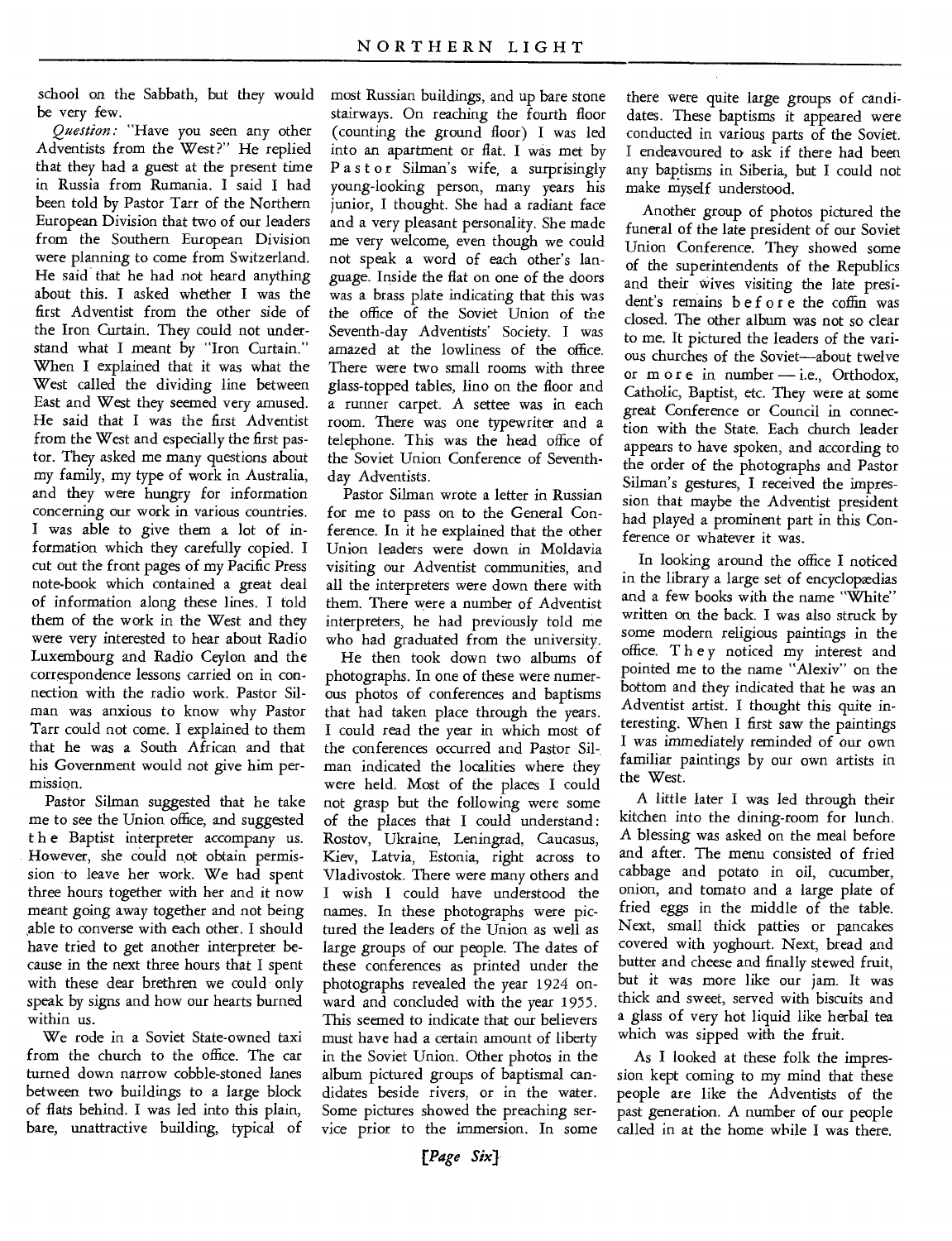They were all so friendly. A married couple also arrived. They had been travelling for five days and nights from South Prussia near the Black Sea and had come to see Moscow. They were exceptionally friendly and gazed at me as if I were a visitor from Mars. The Russian believers appeared very plainly dressed and there was no use of make-up whatsoever, but of course the standard of dress of the Russian people is exceptionally plain.

Pastor Silman in. his concluding remarks through the interpreter stated that the Russian believers are full of zeal for the truth and very steady in the faith, and that they are in full agreement with Adventist believers in all the world. "If you had time," he said, "you would see with your own eyes and hear with your own ears the faithfulness and zeal of our people. We want to see the brethren from the United States and Great Britain. We are praying for them and we know that God knows that in spite of different politics there is one God and one Adventist faith and that soon all differences will be gone and we shall be together. The believers in Russia ask, 'When will we have guests from abroad?' We hope that God will help us in this connection. Our hearts are all tuned together in spite of separation."

Pastor Silman accompanied me back to the hotel where after photographing him we said good-bye. As he walked away I thought within myself how wonderful to know that in spite of all these years of separation there are faithful and loyal Adventists in this country. What a testimony to the power of this message. If the impressions I received were correct, these people had adhered to all the principles of the message. How much do these people need the prayers of the rest of God's people in the West.



## **First Dorcas Federation in Scandinavia**

THE FIRST Dorcas Federation to be or-<br>ganized in Scandinavia came into ganized in Scandinavia came into being a short while ago in the West Danish Conference, w h e r e aggressive Home Missionary Secretary H. J. Christensen had invited representatives from several churches to the capital of Aarhus.

President H. Muderspach and several ministers and Dr. J. Oster were in attendance, as was also the writer.

This Federation is a natural result of excellent Dorcas Welfare work on the part of our sisterhood in that area. It is also the outcome of the enthusiasm

*[Page Seven)* 

for a Federation which Mrs. Tarr kindled at our Skodsborg Dorcas Welfare Convention last December.

A constitution was adopted and plans were made for the strengthening of Welfare ministry in West Denmark. The leadership of the Conference is awake to their responsibilities to let their light shine forth in Christian love service from benevolent and tender hearts. And our sisters of Jutland possess the sturdy characteristics of the Jutlander, blended with the loving disposition toward others that only the pure religion of Jesus Christ can produce.

Other Federations will follow in Denmark. Modesty is one of the graces that our sisters there shroud themselves in, and it is not camouflage either.

Sister Ida Oster, wife of Dr. J. Oster of Randers, was unanimously elected president of the new Federation. Sister Oster has done an outstandingly fine work, and we feel certain that under her devout and able leadership a bright future of consecrated service lies ahead of the West Danish Dorcas Welfare Federation.

> E. W. PEDERSEN, *Secretary, Home Missionary Department.*

3)3 3)3 3)3 3)3 3)3 333-3)3 333-33)43) 3)3 3)3 >X

## WORLD - WIDE ADVENT MISSIONS LIMITED

*Registered Offices:*  41 Hazel Gardens, Edgware, Middlesex

NOTICE OF THE TWENTY-EIGHTH ANNUAL GENERAL MEETING OF THE WORLD-WIDE ADVENT MISSIONS LIMITED

Notice is hereby given that the Twenty-Eighth Annual General Meeting of the World-Wide Advent Missions Limited, whose registered office is at 41 Hazel Gardens, Edgware, Middlesex, will be held at the Seventh-day Adventist Church, Stanborough Park, Watford, Hertfordshire, on Thursday, 29th November, 1956, at 11 a.m.

#### By order of the Board.

E. B. RUDGE, *Secretary,* 

*World-Wide Advent Missions Limited.* 

:'<-CCC CCC CC< CC< CCC CC< C<C C<C CC< CCC C<<-CCC «<-